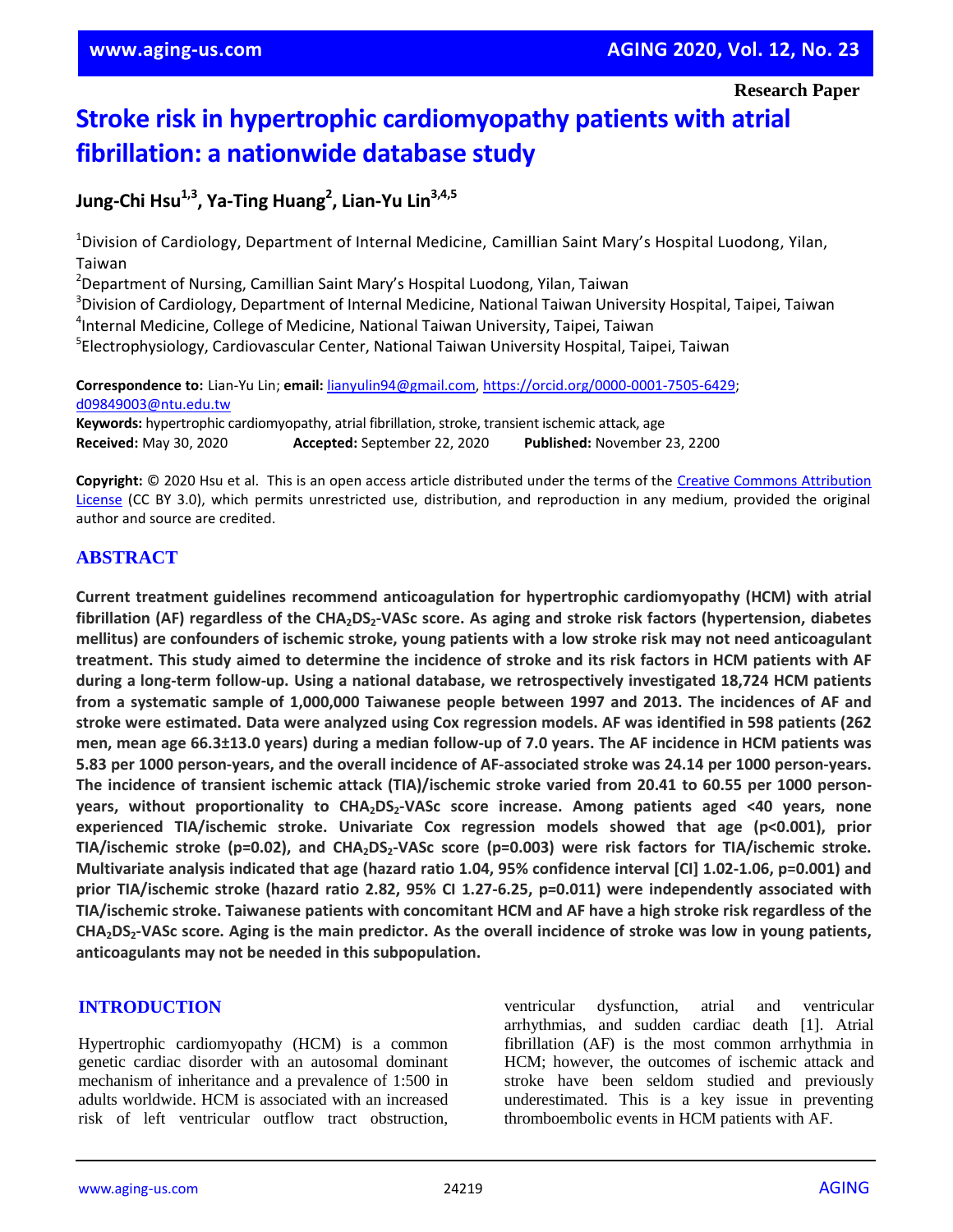The prevalence of AF in patients with HCM has ranged from 22% to 32% depending on the severity of HCM Overall, the incidence is about 2% per year [1]. Among the thromboembolic events in HCM, AF is frequently documented to be the underlying etiology. Either paroxysmal or persistent AF was found to increase the risk of stroke and peripheral vascular events by five times [2]. A previous study estimated that about 10% of HCM patients with a zero  $CHA<sub>2</sub>DS<sub>2</sub>-VASc$  score experienced thromboembolic events within 10 years, for which age, AF, prior thromboembolism, New York Heart Association class, and left atrial diameter were identified as independent predictors [3].

According to the database of the National Health Insurance Service in Korea, the prevalence of AF in HCM patients in Asia increased from 13.4% in 2005 to 20.9% in 2015, and the overall incidence rate of AF-associated stroke was 2.94 per 100 person-years [4]. The prevalence of stroke in HCM patients with AF was about 20% in Korea, which was much higher than that reported in other cohort studies in patients without HCM. This implies that Asian people with HCM might have higher risks of stroke when they develop AF. This hypothesis has been proven in a cohort study in Japanese patients with nonvalvular AF (NVAF) and a low  $CHA<sub>2</sub>DS<sub>2</sub>$ -VASc score of 0 or 1. In that study, HCM patients had a significantly higher incidence of thromboembolism than non-HCM patients (5.9% vs. 0.9%) [5]. Furthermore, another Korean study in patients with NVAF also revealed that the risk of stroke in patients with NVAF with HCM without any  $CHA<sub>2</sub>DS<sub>2</sub>$ -VASc stroke risk factors was similar to that in non-HCM patients with a  $CHA<sub>2</sub>DS<sub>2</sub>-VASc$  score of 3 [6]. All these studies indirectly support the current European Society of Cardiology guidelines recommending anticoagulation therapy for all HCM patients with AF regardless of the  $CHA<sub>2</sub>DS<sub>2</sub>-VASc score, and suggest considering HCM as$ an independent entity [5, 7, 8].

Although HCM patients with AF have a higher risk of stroke, not all of them have a stroke risk that requires anticoagulation therapy. For example, a 20-year-old HCM patient with AF may not need anticoagulation therapy. In this study, we aimed to investigate the stroke risks in a group of HCM patients with AF with a variety of background risk factors by using a systematic sample from a national cohort. We intended to determine the characteristics of patients who experienced a stroke during a long follow-up period. This might help guide the delivery of anticoagulation therapy precisely to patients with a high risk of stroke.

## **RESULTS**

In 18,724 subjects from the Taiwan National Health Insurance Research Database (NHIRD), 3970 subjects were excluded owing to use of an antiplatelet or an anticoagulant. A total of 598 patients (262 men, mean age 66.3±13.0 years) experienced new-onset AF during the follow-up period (Table 1). The enrollment of patients with HCM and AF is shown in Figure 1. The AF incidence in patients with HCM was 5.83 per 1000 person-years, and the overall incidence of AF-associated stroke was 24.14 per 1000 person-years. The median time and mean time from HCM to AF were 34.50 and 47.36 months, respectively. The median time and mean time from AF to transient ischemic attack (TIA)/ischemic stroke were 5.00 and 20.54 months, respectively. In the whole cohort, the cumulative incidence of TIA/ischemic stroke was 22.4%, and the incidence rate of TIA/ischemic stroke was 24.1 per 1000 person-years. Figure 2 demonstrates the incidence of TIA/ischemic stroke stratified by age. Figure 2A shows the age distribution of this HCM cohort with AF, the stroke incidence, and the incidence rate of TIA/ischemic stroke. The incidence rate of TIA/ischemic stroke increased from 8.26 to 56.07 per 1000 person-years between patients aged 30-39 years and those aged 40-49 years. In this cohort, the incidence of stroke by age was counted regardless of the age at stroke presentation (e.g., one male patient aged 36 years with a  $CHA<sub>2</sub>DS<sub>2</sub>-VASc score of 2 who experienced a stroke at$ age 47 years was counted in the 30-39 years age group). The age at stroke presentation is shown in Figure 2B. No occurrence of TIA/ischemic stroke was observed in HCM patients with AF aged <40 years. Figure 3 shows the incidence rate of TIA/ischemic stroke stratified by the  $CHA<sub>2</sub>DS<sub>2</sub>-VASc score.$  The incidence rate varied from 20.41 to 60.55 per 1000 person-years. The incidence rate of TIA/ischemic stroke was high even in patients with a low  $CHA<sub>2</sub>DS<sub>2</sub>-VASc$  score, with the highest incidence of 60.55 per 1000 person-years in patients with a  $CHA<sub>2</sub>DS<sub>2</sub>$ -VASc score of 2.

The predictors of TIA/ischemic stroke in patients with the AF are shown in Table 2. In univariate Cox proportional regression analysis, older age (continuous; hazard ratio 1.04, 95% confidence interval [CI] 1.02-1.06, p<0.001), prior TIA/ischemic stroke (hazard ratio 2.26, 95% CI 1.14-4.49, p=0.02), and CHA<sub>2</sub>DS<sub>2</sub>-VASc score (hazard ratio 1.18, 95% CI 1.06-1.32, p=0.003) were significantly associated with TIA/ischemic stroke. Multivariate analysis identified age (continuous; hazard ratio 1.04, 95% CI 1.02-1.06, p=0.001) and prior TIA/ischemic stroke (hazard ratio 2.82, 95% CI 1.27-6.25, p=0.011) to be significantly associated with TIA/ischemic stroke.

#### **DISCUSSION**

In this study, we investigated the risks of ischemic stroke in HCM patients with AF in a Taiwan population cohort with a 15-year follow-up period. We found that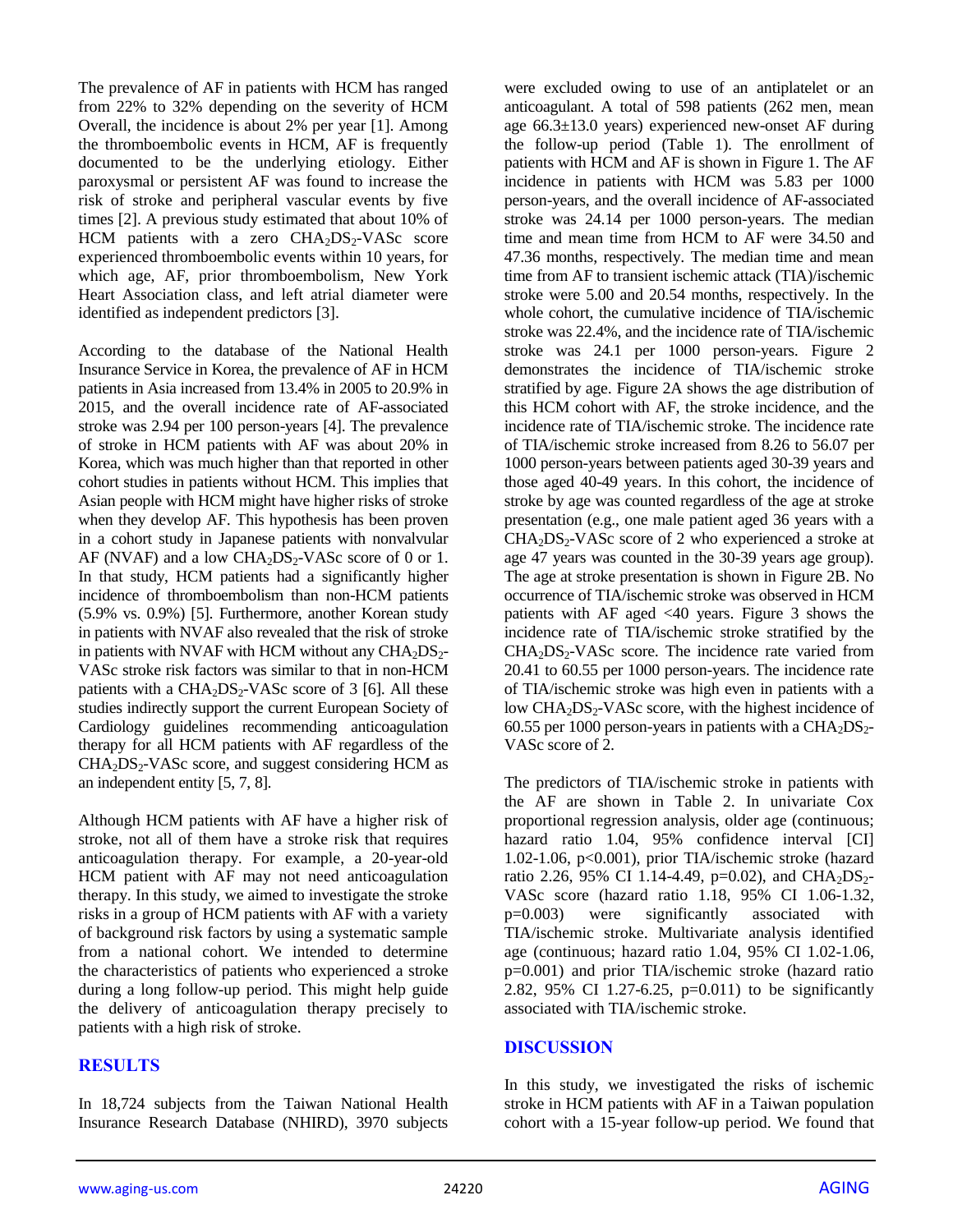| Sex (male)                                                            | 262 (43.8%)         |  |
|-----------------------------------------------------------------------|---------------------|--|
| Age (years)                                                           | $66.3 \pm 13.0$     |  |
| Hypertension                                                          | 347 (58.0%)         |  |
| Type 2 DM                                                             | 145 (24.2%)         |  |
| Hyperlipidemia                                                        | 132 (22.1%)         |  |
| <b>CKD</b>                                                            | 26 (4.3%)           |  |
| <b>PAOD</b>                                                           | 71 (11.9%)          |  |
| <b>CHF</b>                                                            | 223 (37.3%)         |  |
| CAD                                                                   | 276 (46.2%)         |  |
| Prior myocardial infarction                                           | 96 (16.1%)          |  |
| Prior TIA/stroke                                                      | 35 (5.9%)           |  |
| $CHA2DS2-VASc score$                                                  | $2.9 \pm 1.7$       |  |
| Medication                                                            |                     |  |
| Beta-blocker                                                          | 196 (32.8%)         |  |
| <b>CCB</b>                                                            | 197 (32.9%)         |  |
| <b>ACEI/ARB</b>                                                       | 151 (25.3%)         |  |
| Aldactone                                                             | 22 (3.7%)           |  |
| <b>Diuretics</b>                                                      | 97 (16.2%)          |  |
| <b>Statin</b>                                                         | 72 (12.0%)          |  |
| Median time from HCM to AF (months) (quartile)                        | 34.50 (12.0, 74.25) |  |
| Mean time from HCM to AF (months) (min, max)                          | 47.36 (0, 191)      |  |
| Median time from HCM to TIA/ischemic stroke (years) (quartile)        | 4.00(1.00, 8.00)    |  |
| Mean time from HCM to TIA/ischemic stroke (years) (min, max)          | 4.75(0, 15.00)      |  |
| Median time from AF to TIA/ischemic stroke (months) (quartile)        | 5.00(0, 33.50)      |  |
| Mean time from AF to TIA/ischemic stroke (months) (min, max)          | 20.54 (0, 185)      |  |
| Cumulative incidence of AF (%)                                        | 4.05                |  |
| Incidence rate of AF (per 1000 person-years)                          | 5.83                |  |
| Cumulative incidence of TIA/ischemic stroke (%)                       | 22.4                |  |
| Incidence rate of TIA/ischemic stroke (per 1000 person-years)<br>24.1 |                     |  |
| Mortality (per 1000 person-years)                                     | 49.8                |  |

**Table 1. Basic characteristics of 598 patients with atrial fibrillation.**

Abbreviations: DM, diabetes mellitus; CKD, chronic kidney disease; PAOD, peripheral arterial occlusive disease; CHF, congestive heart failure; CAD, coronary artery disease; TIA, transient ischemic attack; CCB, calcium channel blocker; ACEI/ARB, angiotensin-converting enzyme inhibitor/angiotensin receptor blocker



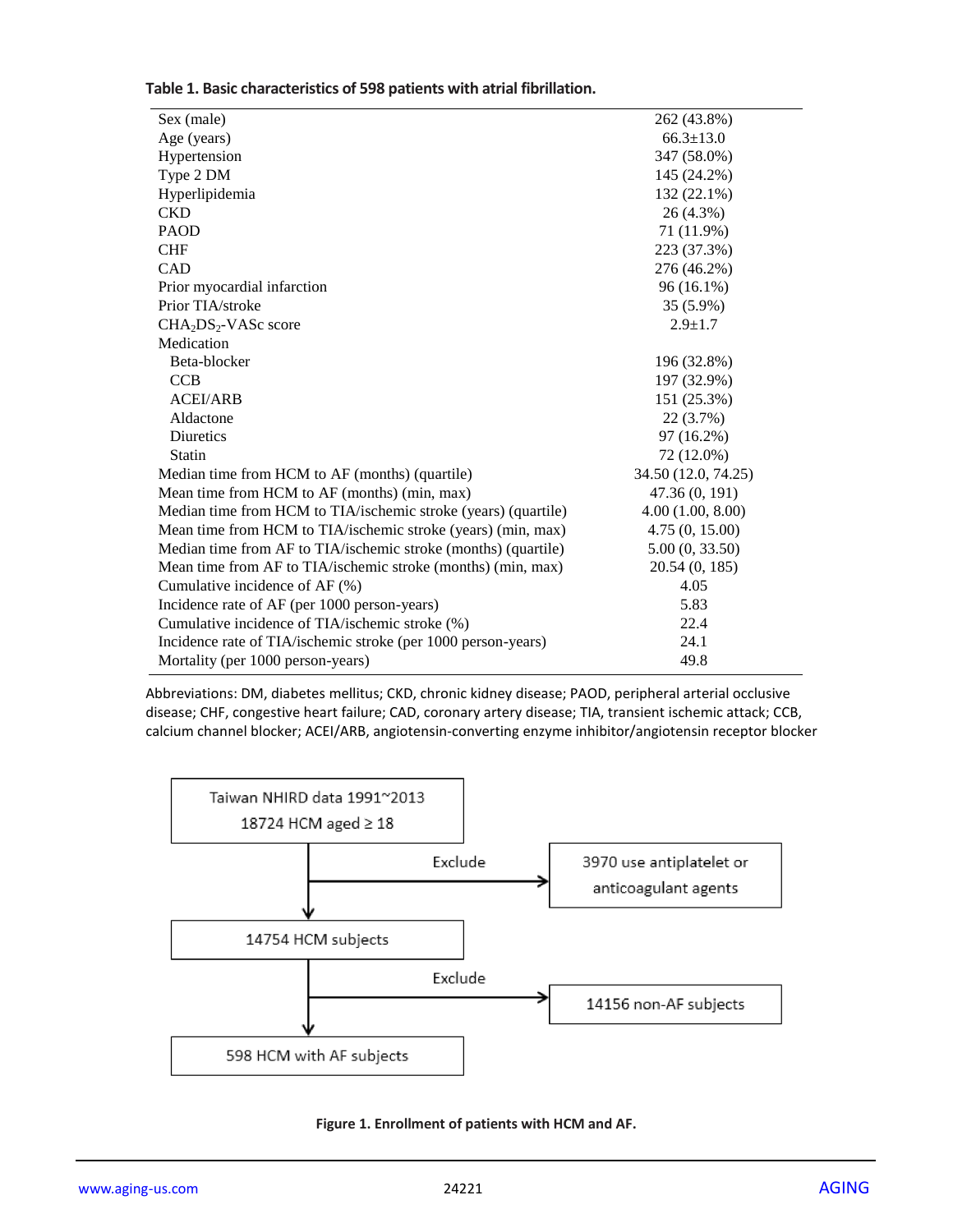among the components of the  $CHA<sub>2</sub>DS<sub>2</sub>-VASc$  score, age is the main crucial predictor.

The pathophysiology of AF in HCM is complex. Patients with HCM have risks of hemodynamic decompensation and loss of the atrial contribution to left ventricular filling, which is the principal mechanism leading to AF or atrial arrhythmia. A thick myocardium with impaired diastolic relaxation leads to elevated left ventricular pressure, further elevates left atrial pressure, and induces atrial stress, forming an atrial substrate and finally resulting in the development of AF. Left atrial



**Figure 2. Incidence of stroke in patients with HCM and AF. (A) Whole number, stroke incidence, and incidence rate of stroke in** patients with HCM and AF at different ages. (**B**) Distribution of age at stroke presentation.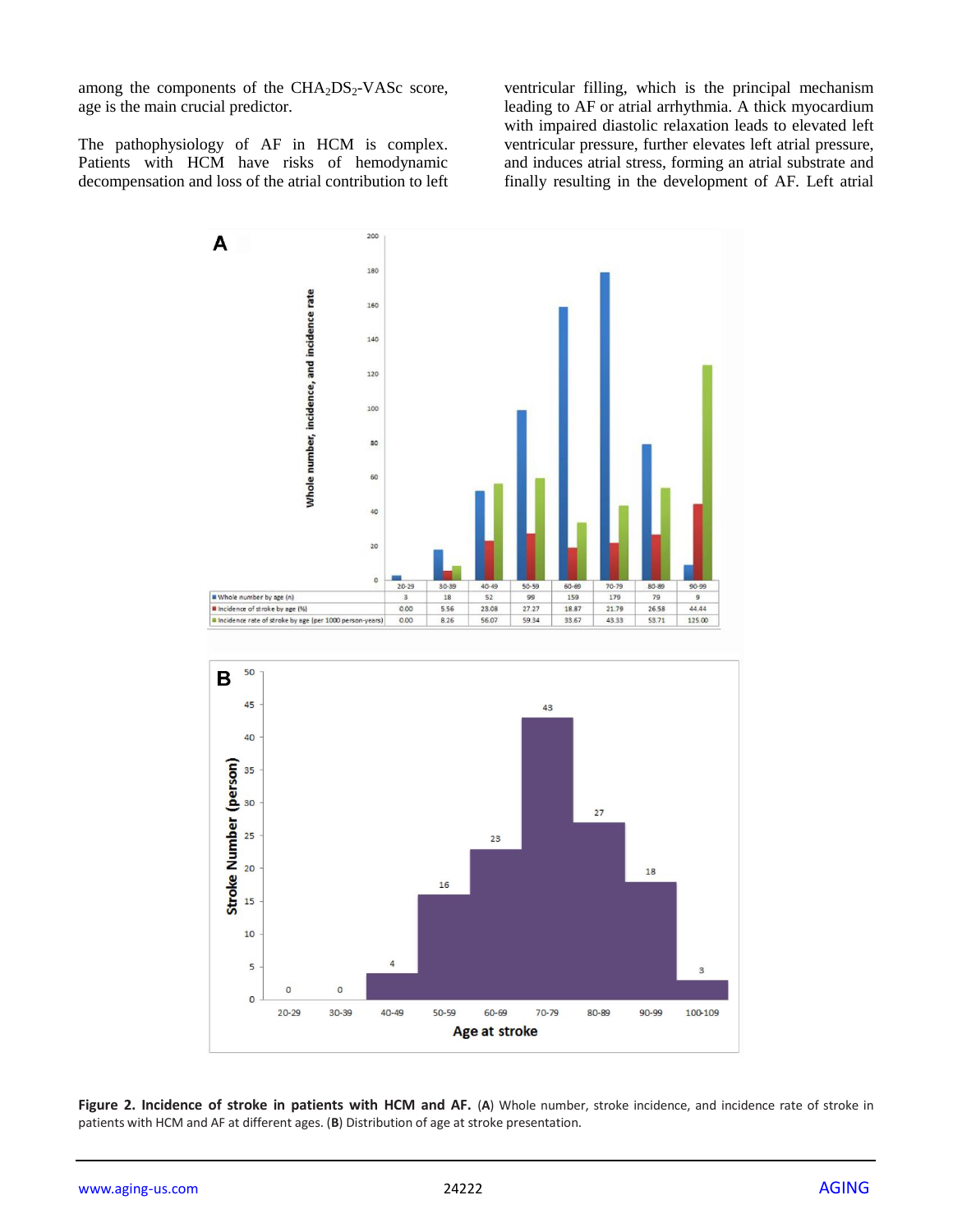dilatation has been suggested to be a consequence of impaired diastolic function in patients with HCM. In some HCM patients with left ventricular outflow tract obstruction, mitral valve insufficiency further enhances the left atrial volume [1, 9]. The association between left atrial size and the presence of AF has been confirmed [10, 11]. One study has demonstrated that each 1 mm increase in the left atrial size was associated with a mild elevation of the ischemic stroke risk with a hazard ratio of just above 1 [12].

In our study, the AF incidence in patients with HCM was 5.83 per 1000 person-years, and the overall incidence of AF-associated stroke was 24.14 per 1000 person-years. Our previous study using the same cohort demonstrated that non-AF patients with HCM aged >65 years and with similar  $CHA<sub>2</sub>DS<sub>2</sub>-VASc$  scores had a significantly higher risk of ischemic stroke than AF patients without HCM [13]. Our finding further supports the notion that aging is an independent risk factor for ischemic stroke in patients with HCM.

In a prospective delayed-enhanced magnetic resonance imaging (MRI) study, a higher  $CHADS<sub>2</sub>$  score was

associated with an increased amount of left atrial fibrosis [14]. The study suggested that both HCM and a high  $CHA<sub>2</sub>DS<sub>2</sub>-VASc$  score could contribute to left atrial dysfunction. One recent retrospective study also showed that HCM with paroxysmal AF was associated with higher left atrial volume, lower left atrial ejection fraction, lower global peak longitudinal left atrial strain, and higher amount of left atrial late gadolinium enhancement, which are all hallmarks of global atrial cardiomyopathy [15]. AF is underrecognized among HCM patients. The diagnosis of AF in HCM patients may be difficult when the AF is paroxysmal or asymptomatic. In one study, AF had not been previously documented before stroke events in more than half of the patients with HCM [16]. The prevalence of AF in patients with HCM is high. A Holter study demonstrated that 3% of HCM patients had paroxysmal AF [17]. The prevalence of AF increased up to 25% when implanted devices were used to detect AF [18, 19]. Therefore, HCM patients with cryptogenic stroke should undergo careful and detailed AF screening with repetitive electrocardiographic monitoring or implantable loop recorders.



**Figure 3. Incidence of stroke in patients with HCM and AF with different CHA2DS2-VASc scores.**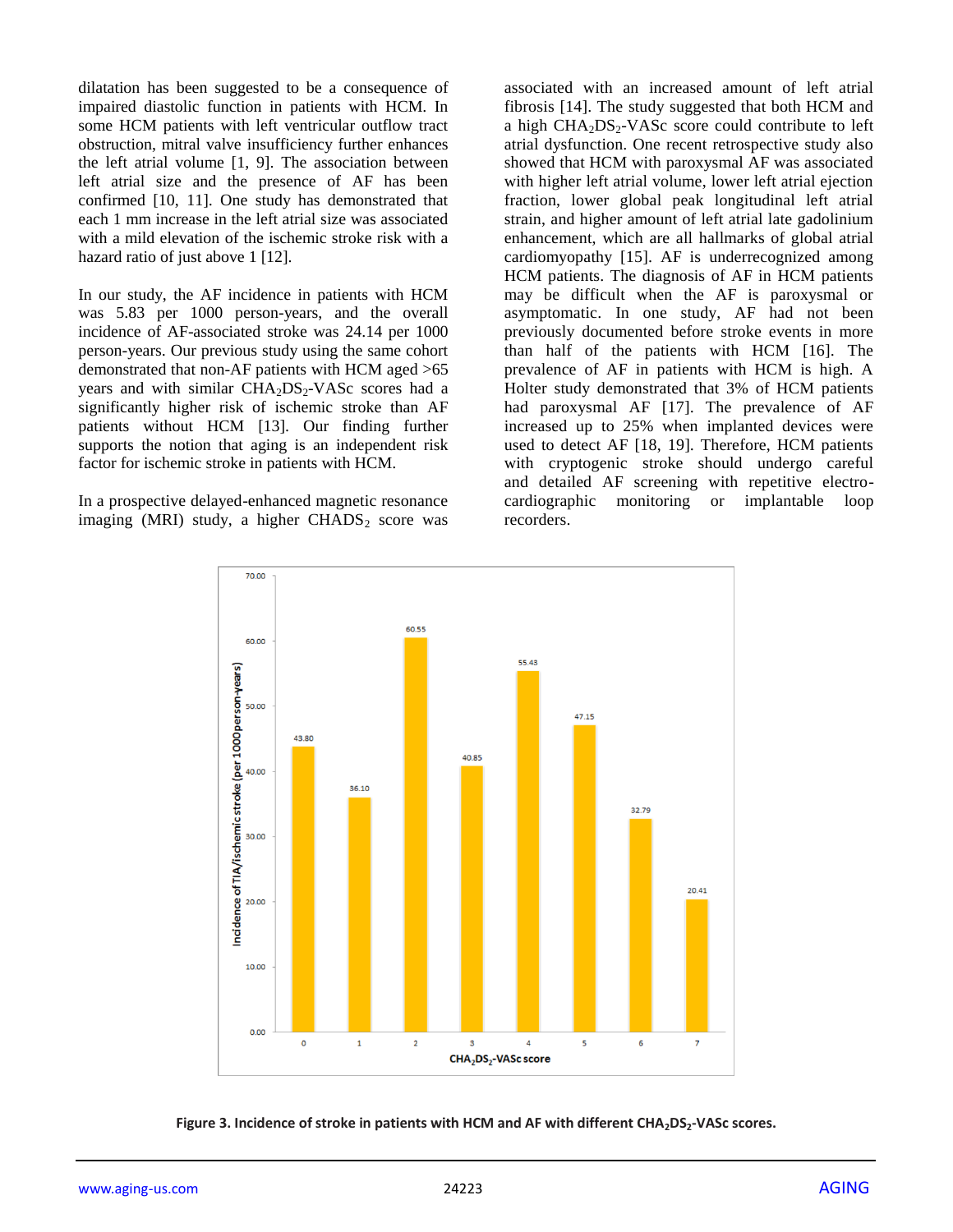|                             | Univariate analysis |         | <b>Multivariate analysis</b> |              |
|-----------------------------|---------------------|---------|------------------------------|--------------|
| <b>Variables</b>            | $HR (95\% CI)$      | p       | $HR(95\% CI)$                | $\mathbf{n}$ |
| Sex (male)                  | $0.78(0.55-1.10)$   | 0.153   |                              |              |
| Age (continuous)            | $1.04(1.02-1.06)$   | < 0.001 | $1.04(1.02-1.06)$            | 0.001        |
| Hypertension                | $1.08(0.77-1.53)$   | 0.656   |                              |              |
| Type 2 DM                   | $1.54(0.94-2.52)$   | 0.088   |                              |              |
| Hyperlipidemia              | $0.91(0.59-1.41)$   | 0.666   |                              |              |
| <b>PAOD</b>                 | $0.87(0.51-1.50)$   | 0.626   |                              |              |
| <b>CHF</b>                  | $0.94(0.67-1.33)$   | 0.942   |                              |              |
| <b>CAD</b>                  | $0.92(0.65-1.30)$   | 0.632   |                              |              |
| Prior myocardial infarction | $1.38(0.80-2.38)$   | 0.248   |                              |              |
| <b>CKD</b>                  | $0.97(0.35-2.65)$   | 0.952   |                              |              |
| Prior TIA/ischemic stroke   | $2.26(1.14-4.49)$   | 0.020   | $2.82(1.27-6.25)$            | 0.011        |
| Beta-blocker                | $0.69(0.48-1.00)$   | 0.052   |                              |              |
| <b>CCB</b>                  | $0.85(0.60-1.23)$   | 0.391   |                              |              |
| <b>ACEI/ARB</b>             | $0.85(0.57-1.26)$   | 0.404   |                              |              |
| Aldactone                   | $0.84(0.11-5.83)$   | 0.836   |                              |              |
| Diuretics                   | $0.98(0.60-1.57)$   | 0.921   |                              |              |
| <b>Statin</b>               | $0.68(0.38-1.21)$   | 0.192   |                              |              |
| $CHA2DS2 - VASc score$      | $1.18(1.06-1.32)$   | 0.003   | $1.01(0.88-1.17)$            | 0.850        |

**Table 2. Univariate and multivariate Cox regression analyses of transient ischemic attack/ischemic stroke in patients with atrial fibrillation.**

Abbreviations: HR, hazard ratio; CI, confidence interval; other abbreviations are as in Table 1.

Interestingly, many studies found that patients with HCM have a high risk for embolic events, even those without  $AF$  or those with a zero  $CHA<sub>2</sub>DS<sub>2</sub>-VASc$  score, suggestive of HCM-related atrial myopathy [5, 6, 16]. Logically, patients with concomitant HCM and AF should have higher risks even with a zero  $CHA<sub>2</sub>DS<sub>2</sub>$ -VASc score. Accordingly, current guidelines recommend that all HCM patients with AF should receive oral anticoagulant treatment regardless of the  $CHA<sub>2</sub>DS<sub>2</sub>$ -VASc score [5, 20]. However, studies assessing thromboembolic rates according to the  $CHA<sub>2</sub>DS<sub>2</sub>-VASc$ score in HCM patients with AF yielded conflicting results. One study from China showed that a  $CHA<sub>2</sub>DS<sub>2</sub>$ -VASc score of ≤1 was associated with an annual thromboembolic incidence of only 0.9% in the first year and 0.5% per 100 patient-years at a median follow-up of 2.4 years [21]. Other studies have reported higher thromboembolic risks [2, 5, 6, 22]; for example, Jung et al. demonstrated that HCM patients with AF categorized as "low risk" based on the  $CHA<sub>2</sub>DS<sub>2</sub>-VASc$  score (i.e., score 0 in men or 1 in women) had an unadjusted rate of ischemic stroke and composite thromboembolism endpoint of 3.38% and 4.02% per year, respectively [22]. In the subgroup analysis of a Korean database of HCM patients, the incidence of AF-associated stroke was 1.49 per 100 person-years in patients aged <45 years and 1.48 per 100 person-years in patients with a low  $CHA<sub>2</sub>DS<sub>2</sub>$ -VASc score (0 or 1) [4]. Another study conducted in Italy also demonstrated a high annual stroke rate of 2.49% in HCM patients with AF [2]. In our study, the incidences

of stroke were 43.80 and 36.10 per 1000 person-years in patients with a  $CHA<sub>2</sub>DS<sub>2</sub>-VASc$  score of 0 and 1 respectively, which are much higher than the results in Korea. The main reasons for the discrepancy are not clear but might be related to age at HCM diagnosis, racial differences, or differences in genetic background. Notably, in our cohort, no TIA/ischemic stroke events occurred in patients aged <40 years. Moreover, in the 30- 40 age group, only one patient experienced TIA/ischemic stroke after about 10 years, and the initial  $CHA<sub>2</sub>DS<sub>2</sub>$ -VASc score at index time in this patient was 2. Whether anticoagulant treatment should be used in younger (age <40 years) patients with AF needs further studies. Although younger HCM patients with AF may have less need for anticoagulant use, our results suggest that the risk of TIA/ischemic stroke should be reexamined every year, and an anticoagulant therapy should be started when the patients become older, regardless of the CHA<sub>2</sub>DS<sub>2</sub>-VASc score.

#### **Study limitations**

This study had several limitations. First, because this study was based on a claims database, the estimation of the incidence of comorbidities, TIA, and ischemic stroke were based on physician reports. Second, the database does not provide several important clinical information such as left atrial size, left ventricular wall thickness, degree of diastolic dysfunction, and left ventricular ejection fraction, or laboratory data such as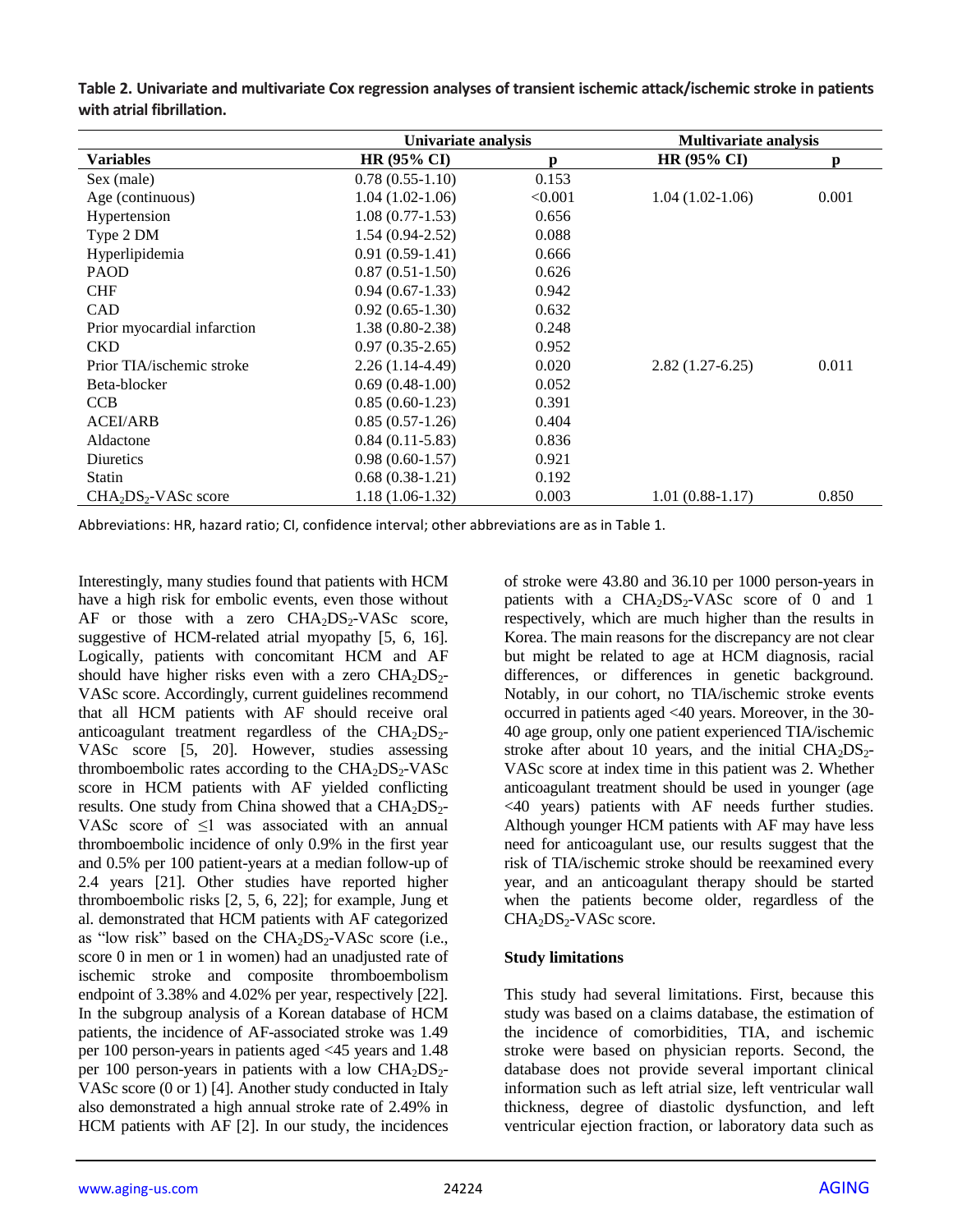N-terminal pro-brain-type natriuretic peptide levels, which represent atrial stretch-related stress.

# **CONCLUSION**

In a Taiwanese cohort with concomitant HCM and AF, the overall incidence of stroke was low in patients with younger age and low  $CHA<sub>2</sub>DS<sub>2</sub>-VASc$  score. Age is an important predictor of TIA/ischemic stroke, and anticoagulation should be applied in older patients.

## **MATERIALS AND METHODS**

#### **Ethics statement**

Investigation has been conducted in accordance with the ethical standards and according to the Declaration of Helsinki and according to national and international guidelines and has been approved by the authors' institutional review board.

#### **Data source**

This longitudinal cohort study is based on the NHIRD of Taiwan. The National Health Insurance program is managed by the Taiwanese government, with the majority (98%) of the Taiwanese population as mandatory subscribers. The NHIRD integrates medical and pharmaceutical information, including patients' sociodemographic information, inpatient and outpatient services, pharmacy dispensing claims, procedures, and mortality data, with the International Classification of Diseases Ninth Revision Clinical Modification (ICD-9- CM) codes. The databases are open to researchers whose study protocols were approved by the official review committee. The protocol for this study was approved by the Institutional Review Board of National Taiwan University Hospital, which waived the requirement for informed consent.

## **Study population**

A total of 18,724 patients with prevalent HCM who were aged 18 years or older were identified from January 1997 to December 2013 from a systematic sample of 1,000,000 people from the NHIRD database, with a median follow-up period of 7 years. The diagnosis of HCM was made if a wall thickness of  $\geq$ 15 mm in one or more left ventricular myocardial segments was detected by any imaging technique (echocardiography, cardiac MRI, or computed tomography) and could not be entirely explained by loading conditions. The index date for this study was the date of the first-time diagnosis of HCM (ICD-9-CM code 425.1). An AF diagnosis was identified as ICD-9-CM code 427.3. Patients were excluded if AF was diagnosed before the index date, if the AF was

associated with valvular conditions such as mitral valve stenosis or prosthetic valve replacement, or if AF was not diagnosed. Patients were also excluded if they received antiplatelet or anticoagulation treatment. Comorbidities were recorded at the time of hospital discharge diagnosis or in the outpatient clinic according to the following ICD-9-CM codes: hypertension (401.X-405.X), diabetes mellitus (250.X, 249.X), hyperlipidemia (272.X), coronary artery disease (411.X-414.X, V17.3, V81.0), hospitalization for heart failure (428.0-428.3, 428.9), and chronic kidney disease (585.X-588.X; defined as glomerular filtration rate <60 mL/min/1.73 m<sup>2</sup>). The dispersion time and index time of medications, including angiotensin-converting enzyme inhibitors, angiotensin receptor blockers, beta-blockers, calcium channel blockers, and statins, were identified. The outcome was TIA (435.X) or ischemic stroke (434.X) in any ambulatory visit and discharge diagnosis.

#### **Statistical analysis**

Continuous variables are shown as mean±standard deviation, whereas categorical variables are expressed as frequencies. Comparisons between groups were examined using Student's t test for continuous variables and the  $\chi$ 2 test for categorical variables. The annual incidence, cumulative incidence, and incidence rate of stroke in the whole cohort and in subgroups by ages and  $CHA<sub>2</sub>DS<sub>2</sub>-VASc$ scores are depicted as histograms. Univariate and multivariate Cox proportional hazard regression analyses were used to adjust for potential confounders. Confounders were entered into multivariate regression analysis only if they showed a significant association with TIA or ischemic stroke in univariate regression analysis. All analyses were performed using SPSS version 25.0 (SPSS Inc., Chicago, IL, USA). Values of two-tailed  $p<0.05$  were considered statistically significant.

## **AUTHOR CONTRIBUTIONS**

JC Hsu and LY Lin designed the study, collected the data, and take responsibility for the integrity of the data. JC Hsu interpreted and drafted the manuscript. JC Hsu and YT Huang completed the statistical analysis.

# **CONFLICTS OF INTEREST**

The authors declaimed no conflicts of interest.

## **FUNDING**

This research received no specific grant from any funding agency in the public, commercial, or not-forprofit sectors.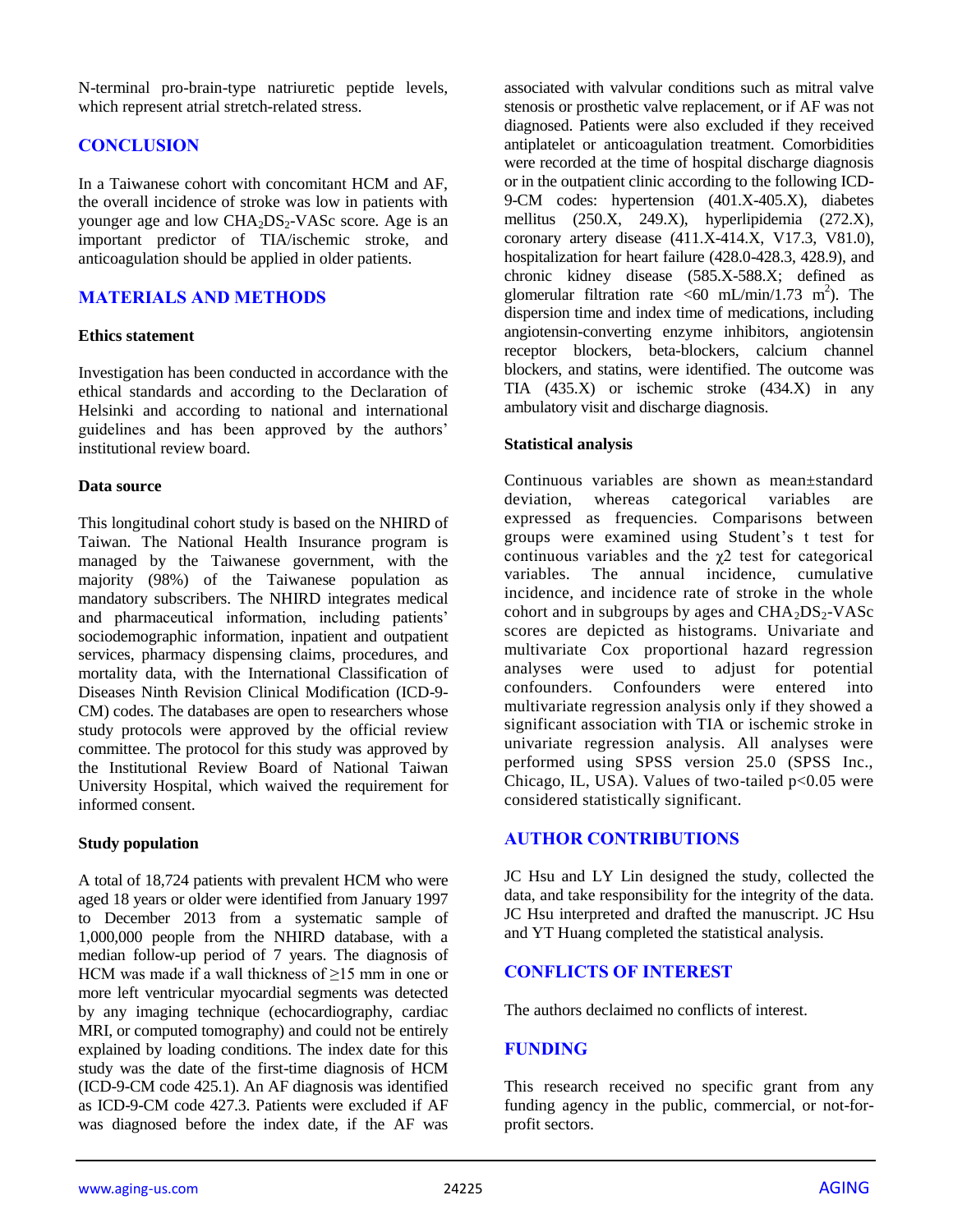#### **REFERENCES**

1. Patten M, Pecha S, Aydin A. Atrial fibrillation in hypertrophic cardiomyopathy: diagnosis and considerations for management. J Atr Fibrillation. 2018; 10:1556. <https://doi.org/10.4022/jafib.1556> PMID[:29988228](https://pubmed.ncbi.nlm.nih.gov/29988228)

2. Maron BJ, Olivotto I, Bellone P, Conte MR, Cecchi F, Flygenring BP, Casey SA, Gohman TE, Bongioanni S, Spirito P. Clinical profile of stroke in 900 patients with hypertrophic cardiomyopathy. J Am Coll Cardiol. 2002; 39:301–07.

[https://doi.org/10.1016/s0735-1097\(01\)01727-2](https://doi.org/10.1016/s0735-1097(01)01727-2) PMID[:11788223](https://pubmed.ncbi.nlm.nih.gov/11788223)

- 3. Guttmann OP, Pavlou M, O'Mahony C, Monserrat L, Anastasakis A, Rapezzi C, Biagini E, Gimeno JR, Limongelli G, Garcia-Pavia P, McKenna WJ, Omar RZ, Elliott PM, and Hypertrophic Cardiomyopathy Outcomes Investigators. Prediction of thrombo-embolic risk in patients with hypertrophic cardiomyopathy (HCM Risk-CVA). Eur J Heart Fail. 2015; 17:837–45. <https://doi.org/10.1002/ejhf.316> PMID[:26183688](https://pubmed.ncbi.nlm.nih.gov/26183688)
- 4. Choi YJ, Choi EK, Han KD, Jung JH, Park J, Lee E, Choe W, Lee SR, Cha MJ, Lim WH, Oh S. Temporal trends of the prevalence and incidence of atrial fibrillation and stroke among Asian patients with hypertrophic cardiomyopathy: a nationwide population-based study. Int J Cardiol. 2018; 273:130–35. <https://doi.org/10.1016/j.ijcard.2018.08.038> PMID[:30150122](https://pubmed.ncbi.nlm.nih.gov/30150122)
- 5. Tsuda T, Hayashi K, Fujino N, Konno T, Tada H, Nomura A, Tanaka Y, Sakata K, Furusho H, Takamura M, Kawashiri MA, Yamagishi M, and Hokuriku-Plus AF Registry Investigators. Effect of hypertrophic cardiomyopathy on the prediction of thromboembolism in patients with nonvalvular atrial fibrillation. Heart Rhythm. 2019; 16:829–37. <https://doi.org/10.1016/j.hrthm.2018.11.029> PMID[:30503962](https://pubmed.ncbi.nlm.nih.gov/30503962)
- 6. Jung H, Yang PS, Sung JH, Jang E, Yu HT, Kim TH, Uhm JS, Kim JY, Pak HN, Lee MH, Lip GY, Joung B. Hypertrophic cardiomyopathy in patients with atrial fibrillation: prevalence and associated stroke risks in a nationwide cohort study. Thromb Haemost. 2019; 119:285–93. <https://doi.org/10.1055/s-0038-1676818>

PMID[:30602200](https://pubmed.ncbi.nlm.nih.gov/30602200)

7. Tsuda T, Nomura A, Hayashi K. Reply to the editorpatients with atrial fibrillation with hypertrophic cardiomyopathy: do we need new stroke risk stratification? Heart Rhythm. 2019; 16:e56–57. <https://doi.org/10.1016/j.hrthm.2019.04.001> PMID[:30954601](https://pubmed.ncbi.nlm.nih.gov/30954601)

- 8. Elliott PM, Anastasakis A, Borger MA, Borggrefe M, Cecchi F, Charron P, Hagege AA, Lafont A, Limongelli G, Mahrholdt H, McKenna WJ, Mogensen J, Nihoyannopoulos P, et al, and Authors/Task Force members. 2014 ESC guidelines on diagnosis and management of hypertrophic cardiomyopathy: the task force for the diagnosis and management of hypertrophic cardiomyopathy of the European society of cardiology (ESC). Eur Heart J. 2014; 35:2733–79. <https://doi.org/10.1093/eurheartj/ehu284> PMI[D:25173338](https://pubmed.ncbi.nlm.nih.gov/25173338)
- 9. Bonow RO, Frederick TM, Bacharach SL, Green MV, Goose PW, Maron BJ, Rosing DR. Atrial systole and left ventricular filling in hypertrophic cardiomyopathy: effect of verapamil. Am J Cardiol. 1983; 51:1386–91. [https://doi.org/10.1016/0002-9149\(83\)90317-x](https://doi.org/10.1016/0002-9149(83)90317-x) PMI[D:6682616](https://pubmed.ncbi.nlm.nih.gov/6682616)
- 10. Losi MA, Betocchi S, Grimaldi M, Spampinato N, Chiariello M. Heterogeneity of left ventricular filling dynamics in hypertrophic cardiomyopathy. Am J Cardiol. 1994; 73:987–90. [https://doi.org/10.1016/0002-9149\(94\)90151-1](https://doi.org/10.1016/0002-9149(94)90151-1) PMI[D:8184865](https://pubmed.ncbi.nlm.nih.gov/8184865)
- 11. Tani T, Tanabe K, Ono M, Yamaguchi K, Okada M, Sumida T, Konda T, Fujii Y, Kawai J, Yagi T, Sato M, Ibuki M, Katayama M, et al. Left atrial volume and the risk of paroxysmal atrial fibrillation in patients with hypertrophic cardiomyopathy. J Am Soc Echocardiogr. 2004; 17:644–48. <https://doi.org/10.1016/j.echo.2004.02.010>

PMI[D:15163936](https://pubmed.ncbi.nlm.nih.gov/15163936)

12. Tian T, Wang Y, Sun K, Wang J, Zou Y, Zhang W, Bao J, Zhu L, Shen H, Hui R, Zhou X, Song L. Clinical profile and prognostic significance of atrial fibrillation in hypertrophic cardiomyopathy. Cardiology. 2013; 126:258–64.

<https://doi.org/10.1159/000354953> PMID[:24157592](https://pubmed.ncbi.nlm.nih.gov/24157592)

13. Lin TT, Sung YL, Ko TY, Lee CK, Lin LY, Juang JJ, Wu CK. Risk of ischemic stroke in patients with hypertrophic cardiomyopathy in the absence of atrial fibrillation - a nationwide cohort study. Aging (Albany NY). 2019; 11:11347–57. <https://doi.org/10.18632/aging.102532>

PMI[D:31794426](https://pubmed.ncbi.nlm.nih.gov/31794426)

14. Daccarett M, Badger TJ, Akoum N, Burgon NS, Mahnkopf C, Vergara G, Kholmovski E, McGann CJ, Parker D, Brachmann J, Macleod RS, Marrouche NF. Association of left atrial fibrosis detected by delayedenhancement magnetic resonance imaging and the risk of stroke in patients with atrial fibrillation. J Am Coll Cardiol. 2011; 57:831–8.

<https://doi.org/10.1016/j.jacc.2010.09.049> PMI[D:21310320](https://pubmed.ncbi.nlm.nih.gov/21310320)